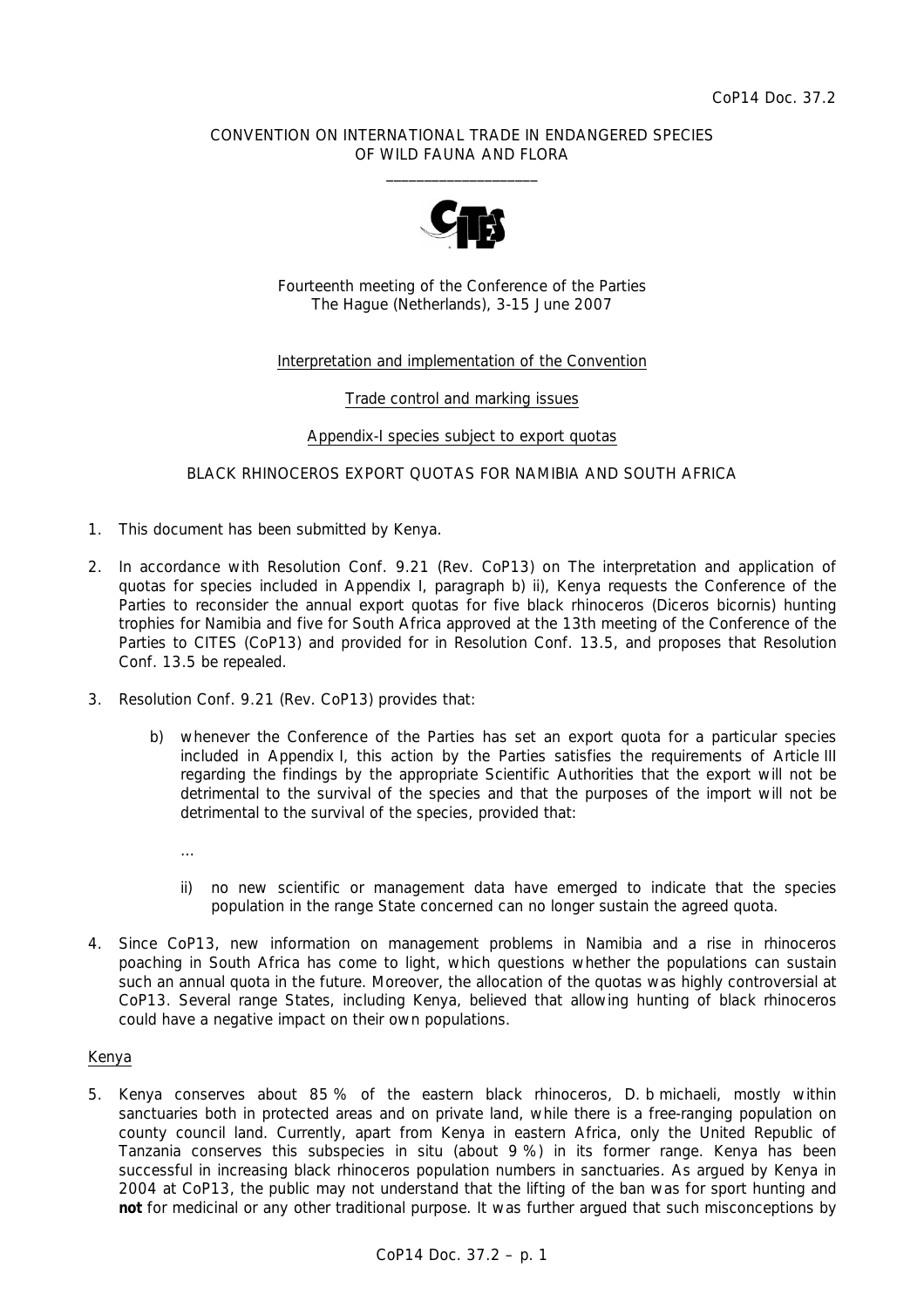the public increase threats to the critically endangered subspecies *D. b. longipes* in Cameroon and the slowly recovering *D. b michaeli.* Both fears have since come true. *D. b. longipes* was declared 'extinct' at the eighth meeting of the IUCN African Rhinoceros Specialist Group (IUCN-SSC-AfRSG)<sup>1</sup>; there are also newly emerging poaching threats in Kenya, particularly in Tsavo East, Tsavo West, Chyulu Hills, Aberdares and Meru National Parks.

6. Plans to re-introduce the black rhinoceros to free range outside the sanctuaries have therefore been very challenging to implement. This is threatening Kenya's goal on the conservation and management of the eastern black rhinoceros subspecies. The amount of resources used by Kenya in 2005-2006 to curb poaching incidents is estimated at three times what was used in 2004-2005.

### Namibia

- 7. Namibia is home to over a third of all black rhinoceroses remaining in Africa and over 95 % of the south-western subspecies (*D. b. bicornis*). The largest single black rhinoceros population worldwide is found in Etosha National Park (ENP). This population is classified as a Key 1 population by the IUCN African Rhinoceros Specialist Group, i.e. it is considered essential for the survival of the subspecies. Stanley-Price and Dublin describe it as "of paramount significance as a living resource for Namibia and as a significant proportion of all black rhinoceros found today in Africa".<sup>2</sup> ENP is also the primary donor population for all restocking programmes in Namibia (the custodianship scheme, conservancies and other protected areas).<sup>3</sup>
- 8. Namibia's proposal for CoP13 was approved on the basis that the country's black rhinoceros population was increasing (it numbered 1,134 in 2004, 816 of which were in ENP), and that Namibia had adequate management measures in place to prevent poaching and to monitor the population. According to Namibia's proposal for CoP13 to establish an annual black rhinoceros hunting quota, management provisions for rhinoceros in ENP include; "frequent surveillance and patrolling, maintaining secure access to water, controlled burning, habitat management to provide optimal conditions for black rhinoceros, monitoring of the population using full-moon waterhole counts and aerial block counts. Animals (particularly sub-adults and juveniles) are ear-notched to assist with identification, and a database is maintained with information on all individually known specimens (the majority of the population)." However, evidence indicates that several of these measures are not being implemented – and had not been implemented for some time before Namibia applied for the hunting quota. Moreover, at the eighth IUCN-SSC-AfRSG meeting in June 2006, Namibia reported a population of 1,024 black rhinoceros in 2004 of which 664 were in ENP. This is 110 fewer specimens nationwide and 152 fewer specimens in ENP alone than was reported in Namibia's CoP13 document (document CoP13 Doc. 19.3). Thus the figures contradict those presented at CoP13 and require explanation. Without monitoring and enforcement capacity, efforts to conserve rhinoceros populations are often frustrated; the recent (2006) extinction of black rhinoceros in Cameroon and near extinction of the northern white rhinoceros in the Democratic Republic of the Congo are cases in point. Rwanda also lost its only remaining rhino *D. b. michaeli* in Akagera National Park in July 2006.
- 9. In 2000, WWF carried out an evaluation of black rhinoceros conservation and management in Etosha National Park.<sup>4</sup> The report describes serious shortcomings in anti-poaching capacity. Spending on park operations including law enforcement (USD 8.4 per km<sup>2</sup>) was found to be "way below" the minimum figure for effective conservation of rhinoceros (USD 1,000 per  $km^2$ ). The authors commented that "The figure for spending at Etosha should flag as a warning as to the possible impact of any increased poaching challenge". In April 1999, the park received 120 ex-combatants; they were untrained and resources for equipping and training them were lacking. In the same financial year, the field allowance (Subsistence and Travel or 'S and T') increased by over 400 %.

*<sup>1</sup> Proceedings of the eighth meeting of the IUCN African Rhino Specialist Group, Compiled by L. Brooks, Edited M. Brooks. 2006 Mlilwanne Swaziland.* 

*<sup>2</sup> Stanley-Price, M. and Dublin, H.T.* Black rhino conservation and management in Etosha National Park, Namibia. *Evaluation of Project 9F0084,14. August 2000.* 

*<sup>3</sup> Document CoP13 Doc. 19.3.*

*<sup>4</sup> Stanley-Price, M. and Dublin, H.T.* Black rhino conservation and management in Etosha National Park, Namibia. *Evaluation of Project 9F0084,14. August 2000.*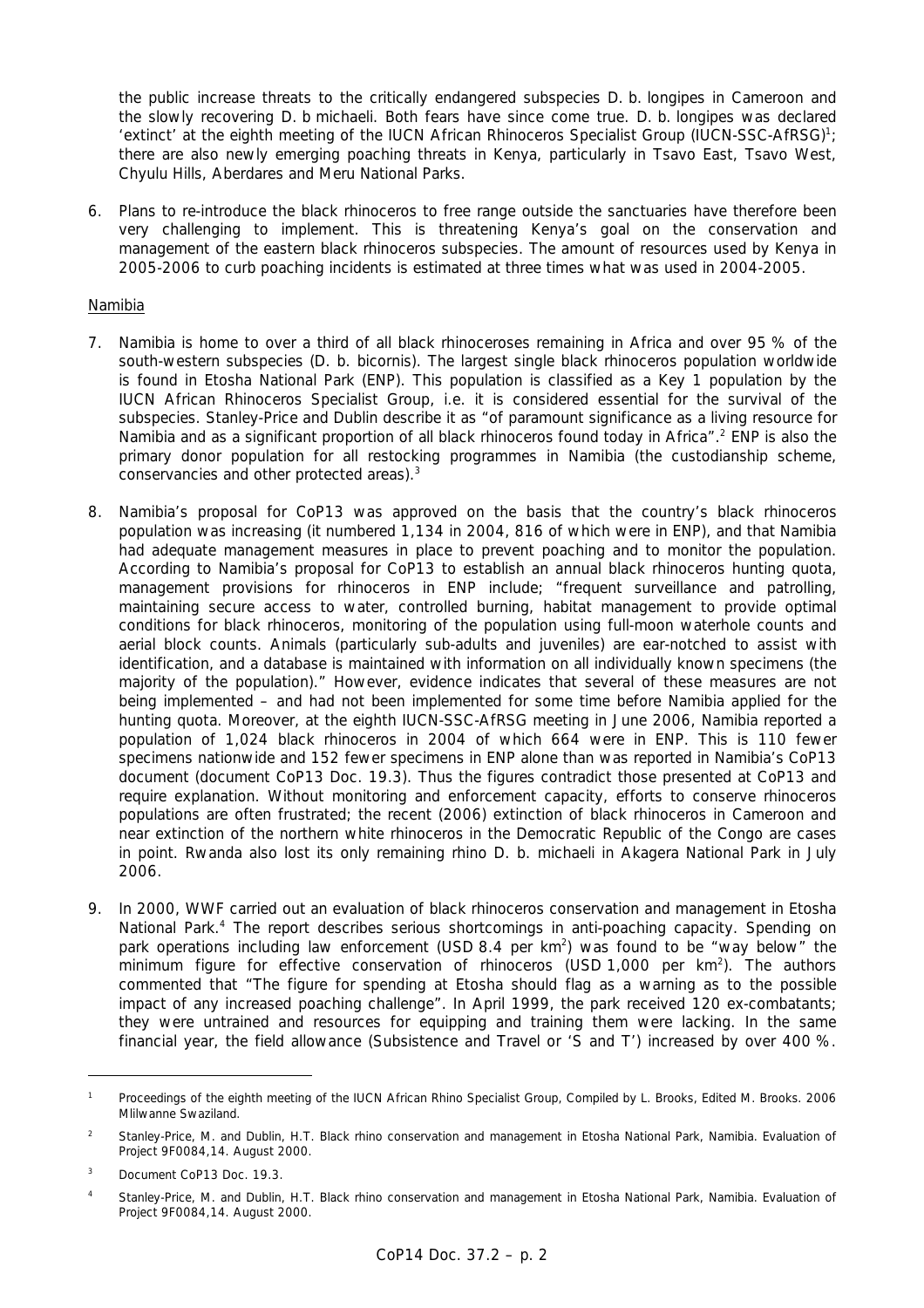The combined effect was to force changes in the intensity and pattern of patrolling, namely more patrols were sent out during the daytime so that 'S and T' did not have to be paid, and fewer days per month were spent in the field. The effectiveness of the anti-poaching force was also questioned: "Despite efforts, based on almost zero resources, to orient and integrate the ex-combatants into the anti-poaching force, patrols must now include persons of every degree of experience, knowledge, aptitude and attitude; this cannot be expected to be a highly effective force". Moreover, no records were being kept of patrolling destinations and routes, or of duration, or systematically of observations. All senior staff were expected to fill in a daily activity log but the requirement could not be enforced with the anti-poaching personnel. There was no systematic collection or storage of patrol information. In the absence of these data, it was "impossible to obtain any measure of antipoaching effort, success or detection of incidents". Horse patrols had been used effectively in the past but were no longer in use, while a highly skilled body of bushmen trackers posted around the park was not being used effectively either. Anti-poaching vehicles were under-used and basic field kit for patrolling was lacking. The report concluded that the impact of anti-poaching work was hard to assess and that, although the level of challenge was "currently not great", "there could be a persistent and low-level of poaching of rhino at the margins of the park which could go undetected". It further stated that "one cannot conclude that the lack of poaching challenge results from effective deterrence. One cannot presume that a new poaching challenge would be detected swiftly or dealt with effectively".

- 10. Stanley-Price and Dublin also noted some shortcomings in monitoring; they described the system as "fragile" and "unsustainable in the medium or long term" due to its dependence with regard to assessing, entering and analysing data on one person who was also the Chief Park Warden, a problem that was compounded by "low technical staff levels at Etosha, and the lack of any development of greater capacity in the staff".
- 11. If anything, following the WWF evaluation the situation deteriorated. In 2003 and 2004, there were two attempts to train Etosha staff in rhinoceros monitoring. Following the first training programme (August to November 2003), it was noted that the Wildlife Protection Services (WPS) were operating with almost no field equipment.<sup>5</sup> Some trainees had undergone training in the use of GPS through the MIKE (Monitoring Illegal Killing of Elephants) programme, but they had forgotten most of what they learned since they were working without a GPS or had no batteries to operate a GPS; maps were non-existent and few if any of the staff had knowledge of their purpose. The lack of field and monitoring equipment was described as "serious", transport was considered "inadequate and insufficient" and staff management problems were apparent: there was a "lack of interest by Wardens in their subordinates" and a "lack of accountability of WPS wardens to their superiors". A further weakness described was the "lack of a proper and enforced reporting system following field patrols". The report recommended that a "Threats Analysis" for ENP was "urgently needed".
- 12. A second training programme (assisted by SADC) for rhinoceros monitoring (June November 2004) found that many of the staff trained in the previous year had hardly been on patrol since November 2003. Problems described in 2003 persisted. These included: staff problems, a severe shortage of transport, lack of basic field equipment, inadequate patrolling, lack of standardized GPS and problems with managing water supplies. The report of the training concluded that: "It is naïve to imagine that the current state of preparedness, particularly in Etosha, would be adequate to detect or contain a large scale poaching incursion"<sup>6</sup>. It should be noted that this training programme was on-going at the time Namibia's proposal for annual export quotas for black rhinoceros hunting trophies was approved at CoP13.
- 13. One of the management measures described in Namibia's proposal for CoP13 is "maintaining secure access to water". However, during the SADC training programme in 2004 it was stated that "Continued water problems in the western portions of Etosha, have disrupted both the rhino and the planned monitoring training programmes". In the mid-1950s, a decision was made to create artificial water points within the park. Boreholes, spaced 10km apart, were placed on the 19th degree of

*<sup>5</sup> Loutit, R., A Report on Training Conducted in Etosha National Park to Create Three Rhino Monitoring Units within the Wildlife Protection Services Cadre – August to November 2003, 27 February 2004.*

*<sup>6</sup> Loutit, R.,* Phase I Training Report (SADC RPRC Semester 10 Task 4.1-3.2) for the period 1 June to 30 November 2004*, 30 December 2004.*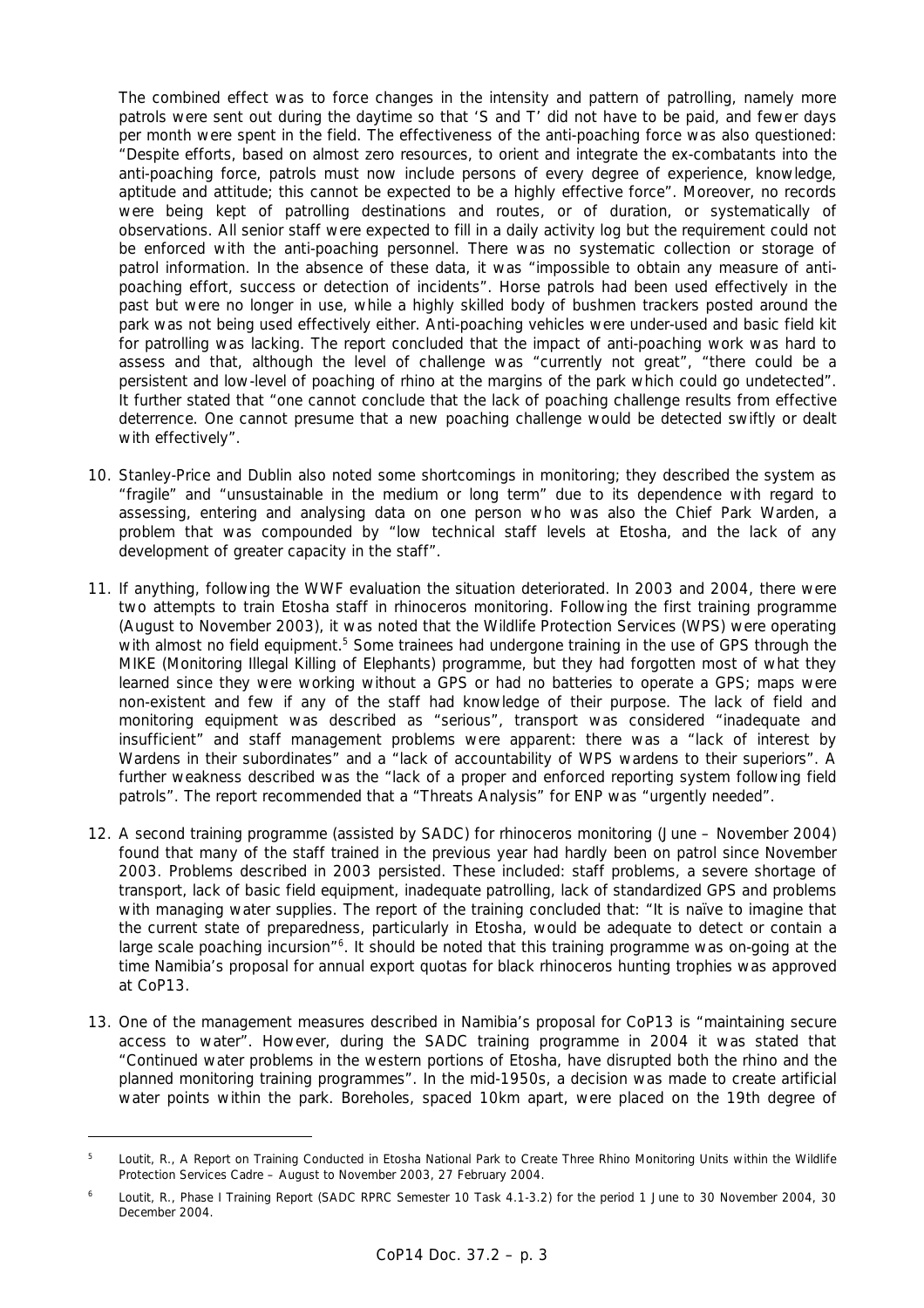latitude as it was equidistant from northern and southern boundaries of the park. The waterholes created "islands of dependency" where wildlife congregates. If one waterhole fails, the population could move to the next, but if geographically successive waterholes fail, or are not repaired when they break down, wildlife populations, particularly mega-herbivores such as elephants and rhinoceroses, and especially those with young, become stranded. In an area that is dry for eight months of the year, maintenance of waterholes is crucial. However, during the 2004 SADC training, out of 14 waterholes visited, five were found not to be working properly. The problem does not appear to have been new. At a workshop held in 2001 and attended by international rhinoceros experts it was noted that recent failures of water provision in the dry season of 2001 will have a "tremendous negative influence on the rhinoceros population and most probably affect the performance of this population for the next few years through the possible loss of a whole calf crop"7 .

- 14. Just a year ago, in December 2005, a former Chief Warden of Etosha National Park (who was tasked after his retirement to draw up management plans for Namibia's national parks, none of which had been implemented), listed the present weaknesses in Etosha as follows: "the capacity and capability of management, poor continuity through rapid staff turnover, inadequate existing staff capacity and lack of motivation, pitiable social conditions, crumbling infrastructure, hopelessly insufficient funding, and scanty information from past research.<sup>"8</sup> He states: "I challenge anybody within or outside the MET [Ministry of Environment and Tourism] to contest my statement that it is now significantly less capable in respect of financial ability, human capability, facilities, logistical support and credibility in the eyes of the public than it previously was."
- 15. Until recently, rhinoceros monitoring in ENP was conducted through comprehensive 72-hour, fullmoon counts at water holes (as claimed in Namibia's proposal for CoP13). However, full-moon photography at waterholes is no longer conducted. Block counts from the air are being used instead. Without full-moon monitoring it is no longer possible to determine the consequences of breakdown of water points.
- 16. The second largest population of black rhinoceros in Namibia is the population in the Kunene region, reported to number 138 in 2004<sup>9</sup>. This population is also classified as a Key 1 population. However, their range is threatened by uncontrolled tourism in the conservancies in the region, manifested by off-road driving in the rhinoceros range and the questionable development of lodges.
- 17. To date, Namibia has not fulfilled the conditions for the equitable allocation of concessions which demanded a policy framework that aims at empowering formerly disadvantaged Namibians through the tourism, hunting and forestry industries.
- 18. Namibia has not demonstrated that other options of utilizing surplus males have been exhausted (e.g. has ENP reached its carrying capacity?). The subspecies *D. b. bicornis* exists in other range states where their numbers are greatly reduced (e.g. in South Africa they number 80) or where the subspecies has gone extinct (Angola and Botswana). Translocation to neighbouring countries could be explored, while the private sector in Namibia could be persuaded to accept surplus males.

# South Africa

- 19. In its proposal for CoP13 for an annual export quota for 10 black rhinoceros hunting trophies (only five were approved), South Africa stated that: "There is no empirical evidence to suggest that there is significant illegal international trade in any rhinoceros products emanating from South Africa."<sup>10</sup>
- 20. This situation appears to have since changed. A November 2006 report stated that: "The poaching of rhino, however, has been identified by several reliable and different sources as the main poaching

*<sup>7</sup> Report of ENP Counts Workshop, 23 November 2001.* 

*<sup>8</sup> Berry, H.H,* Reflections on wildlife conservation, management issues, tourism and lion research in Namibia*, African Lion News Vol. 6, December 2005: 1-6.* 

*<sup>9</sup> Document CoP13 Doc. 19.3.*

*<sup>10</sup> Document CoP13 Doc. 19.4.*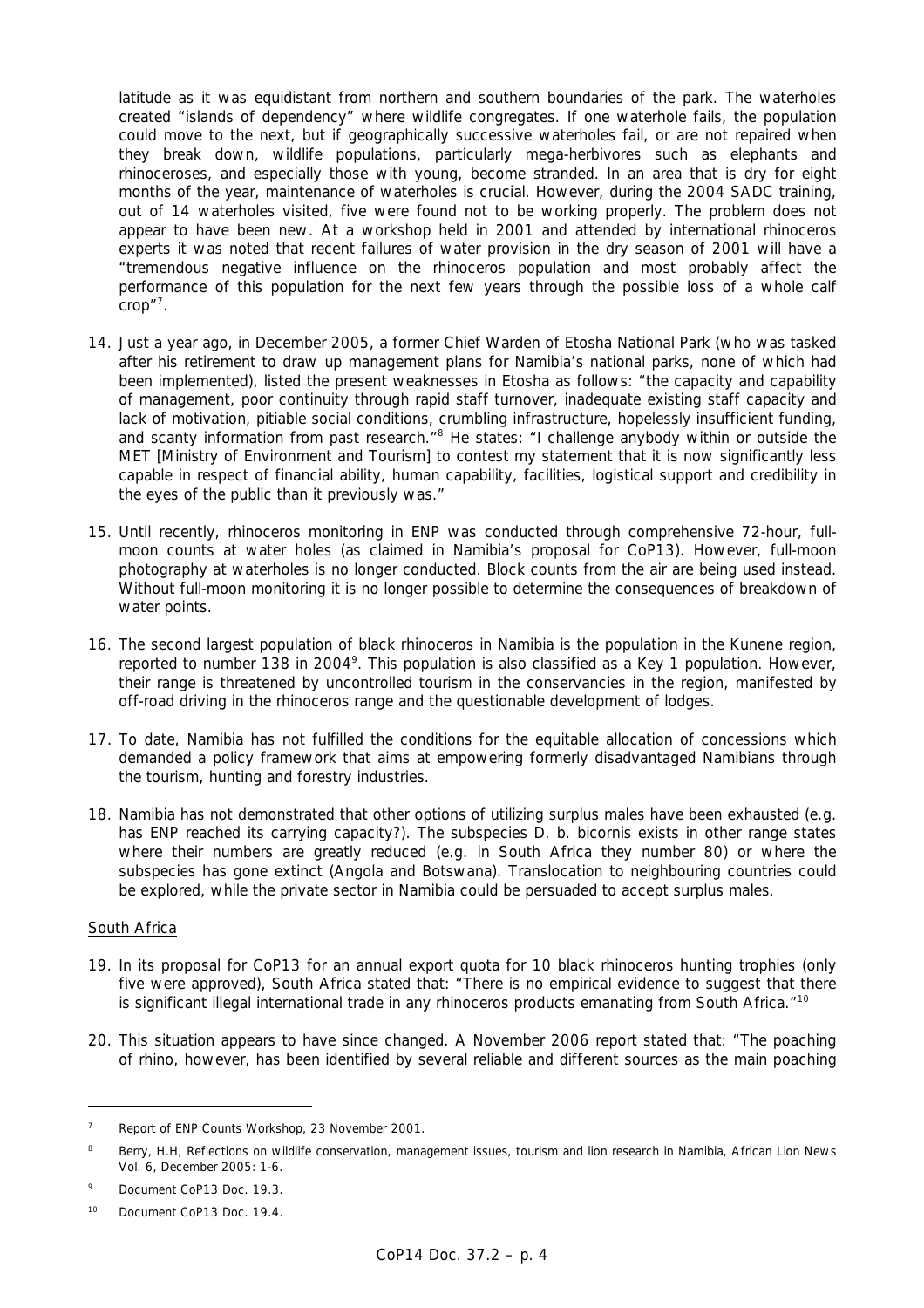issue in South Africa at the moment".<sup>11</sup> The sources for the statement were two enforcement officers and a provincial permit officer. According to one of the enforcement officers, South Africa lost 18 rhinoceros from January to September 2006, with 15 being poached from Kruger National Park alone. No indication was given as to how many of the animals poached were black or white rhinoceros. It is understood that a meeting between representatives from all provinces is expected to be held soon to address the rise in rhinoceros poaching.

- 21. According to the report, rhinoceros poachers are active in the south of Kruger; they are also reported to come from Mozambique near the Olifants area, and are apparently present in the north near the borders with Zimbabwe and Mozambique. Taiwanese and Vietnamese syndicates are believed to be behind the rhinoceros poaching.
- 22. Some of the poaching appears to have involved South African National Parks staff. In June 2006, two Kruger National Park field rangers appeared in court on charges of poaching rhinoceros in the park. They were accused of poaching two rhinoceros whose carcasses were found near the Berg en Dal rest camp and near Skukuza.<sup>12</sup>
- 23. There also appear to be irregularities in rhinoceros hunting in South Africa. The above-quoted November 2006 report states that rhinoceros hunting for 'commercial purposes' is a major issue.<sup>13</sup> According to a provincial enforcement officer, criminals have discovered a loophole; that professional hunters can shoot for their clients who then export the rhinoceros horn as a trophy, ostensibly for non-commercial purposes, but in the Far East, the horn is allegedly ground down and sold commercially as powder. Apparently, a sign that a hunting client wants the rhinoceros horn for commercial purposes is that the first thing the client does is to weigh and measure the horn; this is not usually done by 'normal' rhinoceros trophy hunters.
- 24. The report states further that professional hunters take Asian clients on rhinoceros hunts using exemption permits, a permitting practice which is open to abuse by hunting outfitters. These permits are issued to game ranches, which are "adequately enclosed"; when a game ranch is established, the landowner gives an indication of the ranch's carrying capacity for different species to the provincial conservation authority. An exemption permit valid for three years is issued that lists the animals the landowner (or someone with the landowner's written permission) can hunt, sell and capture for the next three years without a permit. During this three-year period, the hunting on this property is effectively unregulated.
- 25. Export quotas for hunting trophies in South Africa could potentially have a detrimental effect on the black rhinoceros population in neighbouring Zimbabwe. There are reports of South African hunting operators illegally hunting wildlife in Zimbabwe and smuggling their trophies back over the border into South Africa.14 Once in South Africa they can potentially use their South African permit to legitimize the trophies. Zimbabwe's national black rhinoceros population figures were reported to be in a downward trend at the eighth IUCN-SSC-AfRSG meeting. Even though this could be mainly attributed to the current unstable political situation, exacerbation of this decline by the detrimental effect of hunting in neighbouring South Africa cannot be ruled out.
- 26. The proceedings of the eighth IUCN-SSC-AfRSG meeting report that: "In 2005, a total of five permits [for hunting black rhinoceros] were requested by provincial conservation authorities as follows: Mpumulanga (2); Limpopo (1); North West (1); and Free State (1). Of these, three were exercised, namely one in Mpumulanga, North West and Orange Free-State. KwaZulu-Natal had objected given the inconsistencies in the permit allocation."15

<sup>&</sup>lt;sup>11</sup> Anon, Elephant Conservation and Management and the Ivory Trade in Botswana and South Africa, unpublished report, *November 2006* 

*<sup>12</sup> Kruger poaching ring claimed, AHI News, 6 June 2006 http://africanhuntinginfo.com/modules/news/article.php?storyid=288*

*<sup>13</sup> Anon, Elephant Conservation and Management and the Ivory Trade in Botswana and South Africa.* 

*<sup>14</sup> Anon,* Elephant Management and Ivory Trade in Zimbabwe*, November 2006; Editorial, African Indaba, Volume 1, Issue 5, September 2003.* 

*<sup>15</sup> Proceedings of the eighth meeting of the IUCN African Rhino Specialist Group, Compiled L. Brooks, Edited M. Brooks. 2006 Mlilwanne Swaziland.*